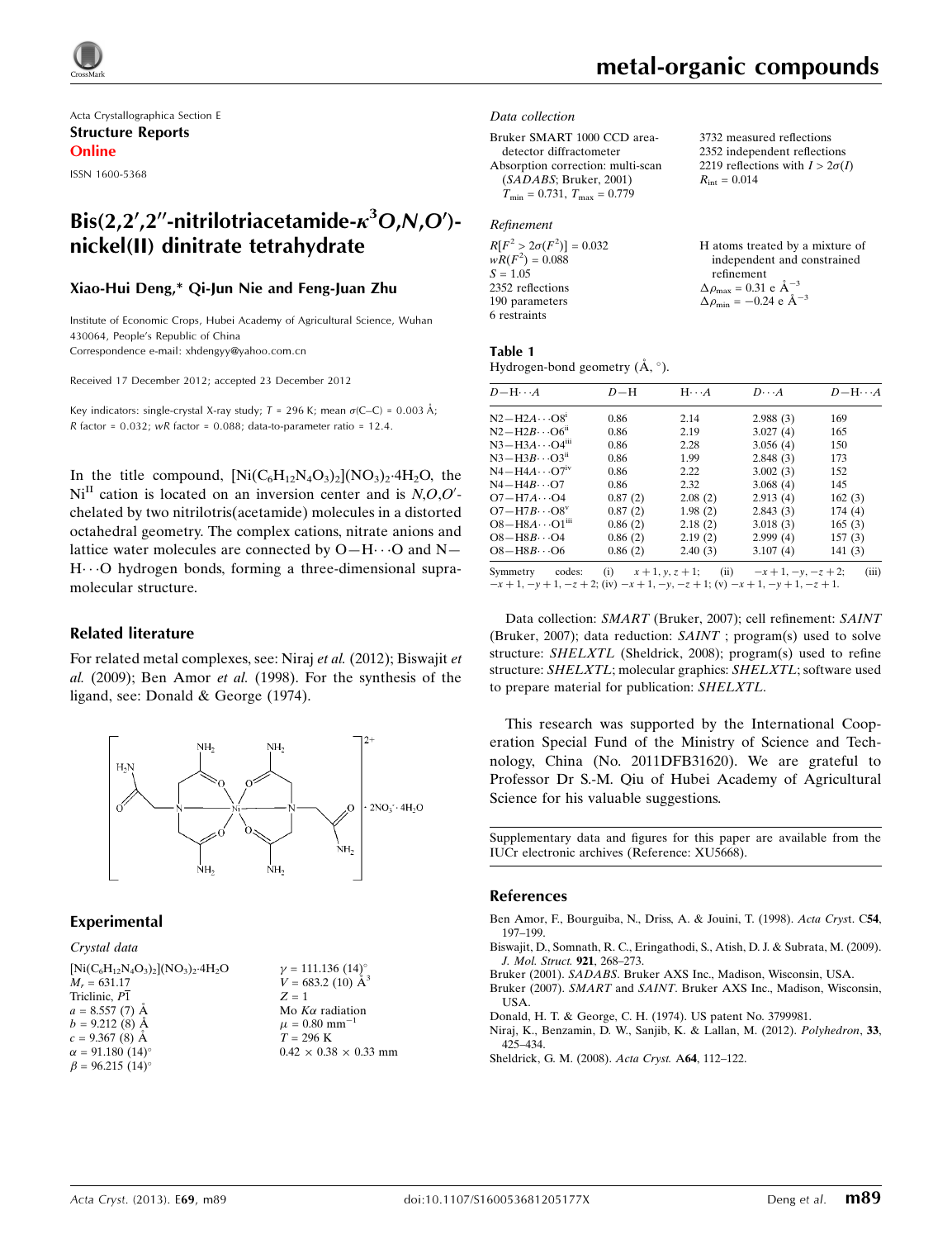# **supporting information**

*Acta Cryst.* (2013). E**69**, m89 [doi:10.1107/S160053681205177X]

# **Bis(2,2′,2′′-nitrilotriacetamide-***κ***<sup>3</sup>** *O***,***N***,***O***′)nickel(II) dinitrate tetrahydrate**

### **Xiao-Hui Deng, Qi-Jun Nie and Feng-Juan Zhu**

### **S1. Comment**

Coordination chemistry of nitrilotriacetic acid with metal ions is explored extensively owing to their flexible coordinating nature, but nitrilotriacetamide (H3NTA) is hardly studied (Niraj *et al.*, 2012; Biswajit *et al.*, 2009; Ben Amor *et al.*, 1998). This is the first report of a bis(H<sub>3</sub>NTA)–nickel(II) structure in which only H<sub>3</sub>NTA acts as a tridentate ligand.

Complex I consists of a Ni $(H_3NTA)$ <sub>2</sub> cation, two nitrate anions and four solvent water molecules (Scheme). Ni(II) has an octahedral coordination environment which is centrosymmetric as Ni(II) occupies an inversion center. The Ni atom is coordinated in a planar geometry by the nitrilotriacetamide N and O atoms. Two *trans* axial sites of this coordination environment is occupied by O2 and its symmetry related O2' oxygen atoms from ligands(Fig. 1). In the equatorial plane the Ni—N1 distance is 2.131 (2)  $\AA$  and the Ni—O1 distance is 2.098 (2)  $\AA$ . The axial Ni—O2 bond is appreciably shortented which is 2.036 (2) Å. A few more selected bond distances and bond angles are presented in Table 1. The molecules are stacked along the *a* axis and display N—H···O and O—H···O hydrogen-bonds interaction (Fig. 2).

### **S2. Experimental**

The synthesis of nitrilotriacetamide was carried out according to US patent 3799981 (Donald & George, 1974). The title compound was synthesized by adding solid  $Ni(NO_3)_2.6H_2O$  (291 mg, 1 mmol) to a solution of ligands (376 mg, 2 mmol) in ethanol/water (2:1, 20 ml), then the mixture was stirred for 2 h at room temperature. The solution was filtered and the filtrate was allowed to stand in air for 1 d, and blue crystals were formed at the bottom of the vessel on slow evaporation of the solvent at room temperature.Yield: 73%.

### **S3. Refinement**

Water H atoms were located in a difference Fourier map and the positional parameters were refined,  $U_{iso}(H) = 1.5U_{eq}(O)$ . Other H atoms were included in calculated positions with C—H = 0.93 or 0.97 and N—H = 0.86 Å, and refined using a riding-model with  $U_{iso}(H) = 1.2U_{eq}(C, N)$ .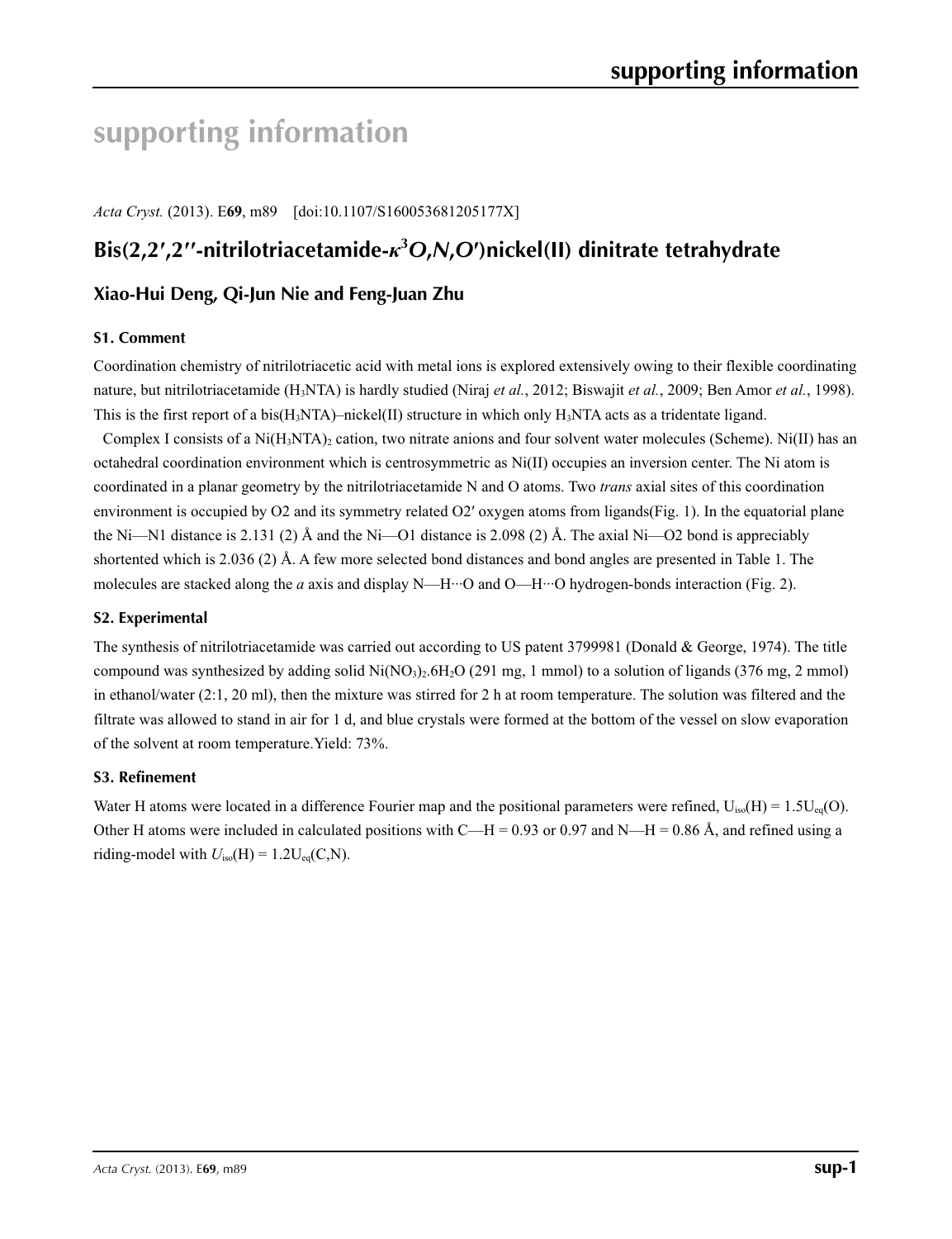

# **Figure 1**

The molecular structure of (I), showing the atom-numbering scheme. Displacement ellipsoids are drawn at the 30% probability level.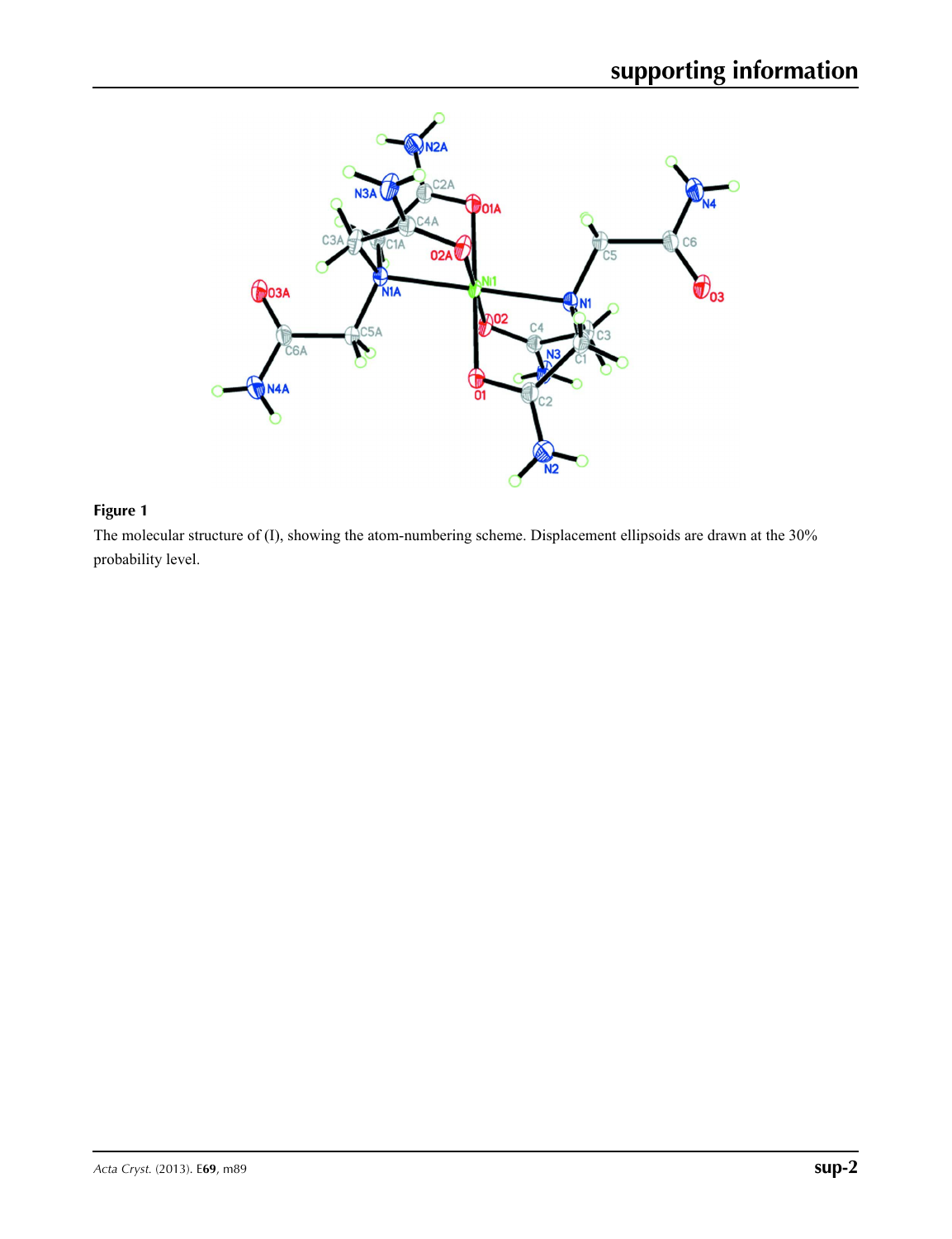

# **Figure 2**

The packed diagram for the title compound, viewed down the *a* axis with hydrogen bonds drawn as dashed lines.

### **Bis(2,2′,2′′-nitrilotriacetamide-***κ***<sup>3</sup>** *O***,***N***,***O***′)nickel(II) dinitrate tetrahydrate**

| Crystal data |  |
|--------------|--|
|--------------|--|

| $[Ni(C_6H_{12}N_4O_3)_2](NO_3)_2.4H_2O$  | $Z=1$                                   |
|------------------------------------------|-----------------------------------------|
| $M_r = 631.17$                           | $F(000) = 330$                          |
| Triclinic, P1                            | $D_x = 1.534$ Mg m <sup>-3</sup>        |
| Hall symbol: -P 1                        | Mo Ka radiation, $\lambda = 0.71073$ Å  |
| $a = 8.557(7)$ Å                         | Cell parameters from 2322 reflections   |
| $b = 9.212(8)$ Å                         | $\theta$ = 2.4–28.2°                    |
| $c = 9.367(8)$ Å                         | $\mu = 0.80$ mm <sup>-1</sup>           |
| $\alpha$ = 91.180 (14) <sup>o</sup>      | $T = 296 \text{ K}$                     |
| $\beta$ = 96.215 (14) <sup>o</sup>       | Block, blue                             |
| $\gamma = 111.136(14)$ °                 | $0.42 \times 0.38 \times 0.33$ mm       |
| $V = 683.2$ (10) Å <sup>3</sup>          |                                         |
| Data collection                          |                                         |
| Bruker SMART 1000 CCD area-detector      | Absorption correction: multi-scan       |
| diffractometer                           | (SADABS; Bruker, 2001)                  |
| Radiation source: fine-focus sealed tube | $T_{\min} = 0.731$ , $T_{\max} = 0.779$ |
| Graphite monochromator                   | 3732 measured reflections               |
| phi and $\omega$ scans                   | 2352 independent reflections            |
|                                          |                                         |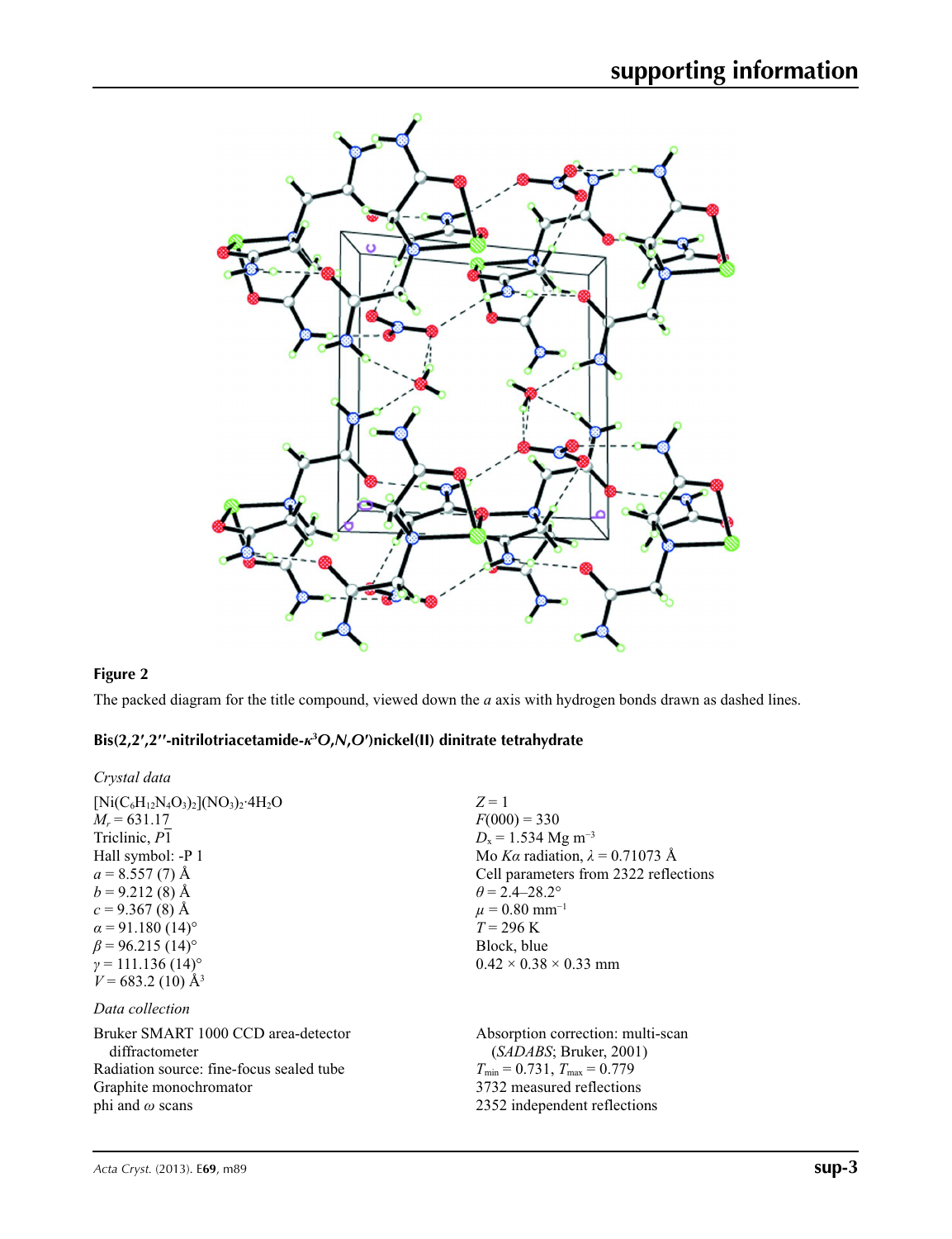| $h = -10 \rightarrow 10$                          |
|---------------------------------------------------|
| $k = -10 \rightarrow 10$                          |
| $l = -11 \rightarrow 9$                           |
|                                                   |
| Secondary atom site location: difference Fourier  |
| map                                               |
| Hydrogen site location: inferred from             |
| neighbouring sites                                |
| H atoms treated by a mixture of independent       |
| and constrained refinement                        |
| $w = 1/[\sigma^2(F_0^2) + (0.0494P)^2 + 0.3085P]$ |
| where $P = (F_0^2 + 2F_c^2)/3$                    |
| $(\Delta/\sigma)_{\text{max}}$ < 0.001            |
| $\Delta \rho_{\rm max} = 0.31$ e Å <sup>-3</sup>  |
|                                                   |

### *Special details*

**Experimental**. Selected IR data (cm-1): 3315 (*s*), 3192 (*s*), 2935(w), 2783(w), 1666(*s*), 1596(*s*), 1276(*m*), 1134(*m*), 997(*m*), 867(*m*), 729(w), 561(*s*).

**Geometry**. All e.s.d.'s (except the e.s.d. in the dihedral angle between two l.s. planes) are estimated using the full covariance matrix. The cell e.s.d.'s are taken into account individually in the estimation of e.s.d.'s in distances, angles and torsion angles; correlations between e.s.d.'s in cell parameters are only used when they are defined by crystal symmetry. An approximate (isotropic) treatment of cell e.s.d.'s is used for estimating e.s.d.'s involving l.s. planes.

Δ*ρ*min = −0.24 e Å−3

**Refinement**. Refinement of  $F^2$  against ALL reflections. The weighted R-factor wR and goodness of fit *S* are based on  $F^2$ , conventional *R*-factors *R* are based on *F*, with *F* set to zero for negative  $F^2$ . The threshold expression of  $F^2 > \sigma(F^2)$  is used only for calculating *R*-factors(gt) *etc*. and is not relevant to the choice of reflections for refinement. *R*-factors based on *F*<sup>2</sup> are statistically about twice as large as those based on *F*, and *R*- factors based on ALL data will be even larger.

|                  | $\boldsymbol{x}$ | $\mathcal{Y}$  | $\boldsymbol{Z}$ | $U_{\rm iso}$ */ $U_{\rm eq}$ |
|------------------|------------------|----------------|------------------|-------------------------------|
| Ni1              | 1.0000           | 0.5000         | 1.0000           | 0.02392(14)                   |
| O <sub>1</sub>   | 1.0488(2)        | 0.43473(17)    | 1.20851(16)      | 0.0346(4)                     |
| O <sub>3</sub>   | 0.7111(2)        | $-0.06864(18)$ | 0.86966(18)      | 0.0445(4)                     |
| O <sub>2</sub>   | 0.78448(19)      | 0.51673(16)    | 1.05845(18)      | 0.0341(4)                     |
| O4               | 0.3921(3)        | 0.3138(2)      | 0.7047(3)        | 0.0796(8)                     |
| O <sub>5</sub>   | 0.3643(3)        | 0.0742(3)      | 0.7446(3)        | 0.0766(7)                     |
| O <sub>6</sub>   | 0.1436(3)        | 0.1309(3)      | 0.6829(3)        | 0.0760(7)                     |
| O <sub>8</sub>   | 0.1390(3)        | 0.4509(2)      | 0.58844(19)      | 0.0503(5)                     |
| H <sub>8</sub> A | 0.070(4)         | 0.467(4)       | 0.640(3)         | $0.075*$                      |
| H8B              | 0.188(4)         | 0.396(4)       | 0.635(3)         | $0.075*$                      |
| O7               | 0.6156(3)        | 0.2788(2)      | 0.5043(2)        | 0.0618(6)                     |
| H7A              | 0.563(4)         | 0.311(4)       | 0.564(4)         | $0.093*$                      |
| H7B              | 0.685(4)         | 0.361(3)       | 0.470(4)         | $0.093*$                      |
| N <sub>4</sub>   | 0.6721(3)        | $-0.0015(2)$   | 0.6398(2)        | 0.0488(6)                     |
| H <sub>4</sub> A | 0.6150           | $-0.0964$      | 0.6083           | $0.059*$                      |
| H <sub>4</sub> B | 0.6905           | 0.0722         | 0.5816           | $0.059*$                      |
| N1               | 0.8516(2)        | 0.25706(19)    | 0.97289(18)      | 0.0255(4)                     |
| N <sub>3</sub>   | 0.5292(2)        | 0.3768(2)      | 1.1244(2)        | 0.0383(5)                     |
| H <sub>3</sub> A | 0.5150           | 0.4598         | 1.1533           | $0.046*$                      |

*Fractional atomic coordinates and isotropic or equivalent isotropic displacement parameters (Å<sup>2</sup>)*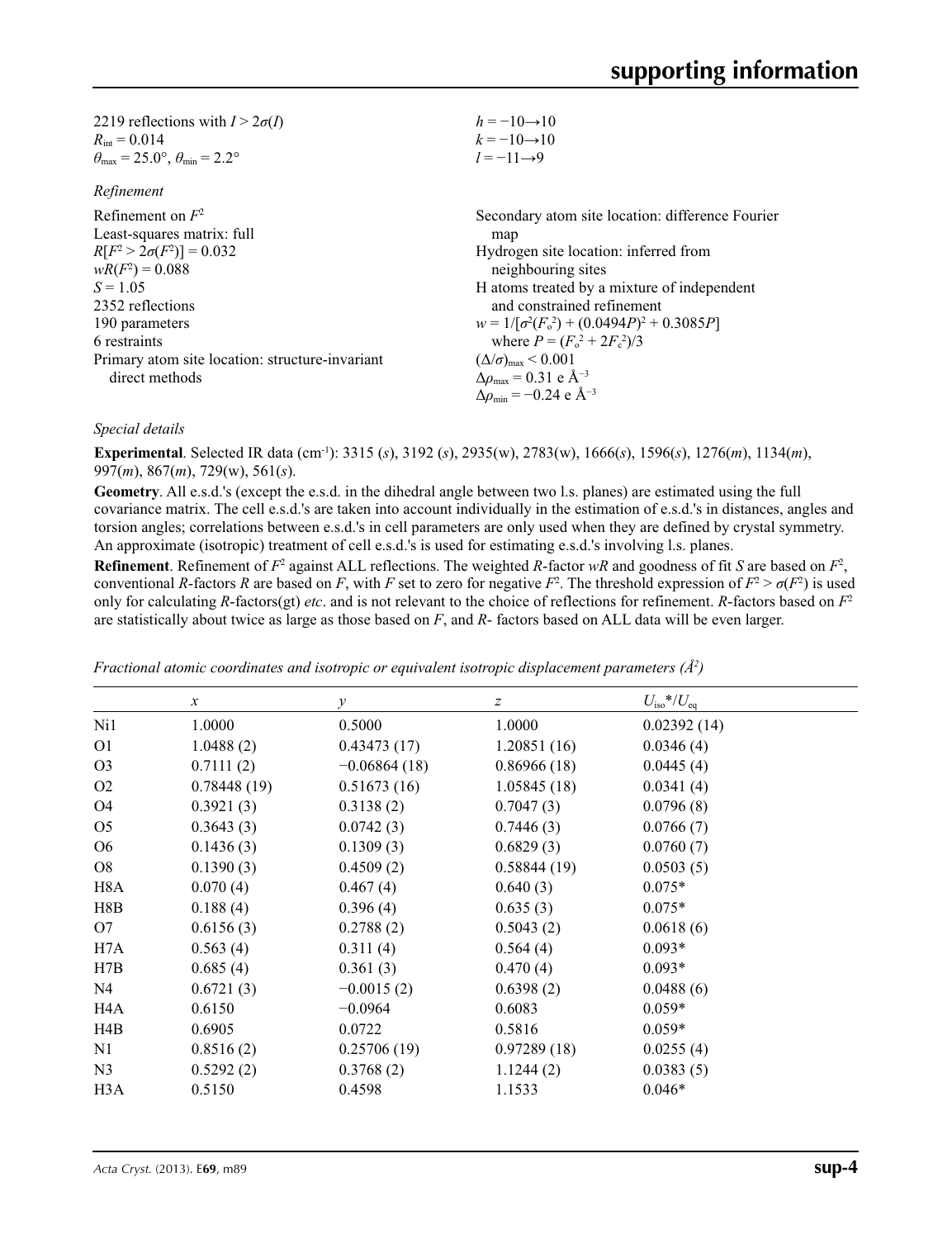| H3B            | 0.4526    | 0.2868    | 1.1308    | $0.046*$  |  |
|----------------|-----------|-----------|-----------|-----------|--|
| N <sub>2</sub> | 1.0204(3) | 0.2211(2) | 1.3335(2) | 0.0504(6) |  |
| H2A            | 1.0547    | 0.2765    | 1.4138    | $0.060*$  |  |
| H2B            | 0.9931    | 0.1216    | 1.3325    | $0.060*$  |  |
| N <sub>5</sub> | 0.3008(3) | 0.1727(3) | 0.7132(3) | 0.0495(6) |  |
| C <sub>4</sub> | 0.6690(3) | 0.3874(2) | 1.0699(2) | 0.0278(4) |  |
| C <sub>1</sub> | 0.9486(3) | 0.1859(2) | 1.0730(2) | 0.0301(5) |  |
| H1A            | 1.0441    | 0.1794    | 1.0299    | $0.036*$  |  |
| H1B            | 0.8767    | 0.0813    | 1.0920    | $0.036*$  |  |
| C <sub>6</sub> | 0.7323(3) | 0.0313(2) | 0.7789(2) | 0.0313(5) |  |
| C <sub>2</sub> | 1.0099(3) | 0.2884(2) | 1.2128(2) | 0.0316(5) |  |
| C <sub>5</sub> | 0.8390(3) | 0.2040(2) | 0.8193(2) | 0.0322(5) |  |
| H5A            | 0.9522    | 0.2242    | 0.7956    | $0.039*$  |  |
| H5B            | 0.7918    | 0.2669    | 0.7599    | $0.039*$  |  |
| C <sub>3</sub> | 0.6822(3) | 0.2338(2) | 1.0189(3) | 0.0346(5) |  |
| H3C            | 0.6623    | 0.1635    | 1.0963    | $0.041*$  |  |
| H3D            | 0.5953    | 0.1855    | 0.9388    | $0.041*$  |  |
|                |           |           |           |           |  |

*Atomic displacement parameters (Å2 )*

|                | $U^{11}$   | $U^{22}$   | $\mathcal{L}^{\beta 3}$ | $U^{12}$      | $U^{13}$      | $U^{23}$      |
|----------------|------------|------------|-------------------------|---------------|---------------|---------------|
| Ni1            | 0.0223(2)  | 0.0156(2)  | 0.0283(2)               | 0.00044(14)   | 0.00210(14)   | 0.00082(14)   |
| O <sub>1</sub> | 0.0430(9)  | 0.0214(8)  | 0.0311(8)               | 0.0035(7)     | $-0.0013(7)$  | 0.0001(6)     |
| O <sub>3</sub> | 0.0518(11) | 0.0231(8)  | 0.0437(9)               | $-0.0027(7)$  | 0.0006(8)     | 0.0012(7)     |
| O2             | 0.0284(8)  | 0.0193(7)  | 0.0515(9)               | 0.0033(6)     | 0.0110(7)     | 0.0018(6)     |
| O <sub>4</sub> | 0.0941(18) | 0.0344(11) | 0.1007(18)              | 0.0035(11)    | 0.0446(15)    | $-0.0048(11)$ |
| O <sub>5</sub> | 0.0583(14) | 0.0618(14) | 0.109(2)                | 0.0227(12)    | 0.0036(13)    | 0.0220(13)    |
| O <sub>6</sub> | 0.0538(13) | 0.0572(13) | 0.123(2)                | 0.0250(11)    | 0.0171(13)    | 0.0198(13)    |
| O <sub>8</sub> | 0.0604(13) | 0.0489(11) | 0.0404(10)              | 0.0185(10)    | 0.0068(9)     | 0.0036(8)     |
| O7             | 0.0663(14) | 0.0445(11) | 0.0573(13)              | $-0.0015(10)$ | 0.0122(10)    | $-0.0014(9)$  |
| N <sub>4</sub> | 0.0606(14) | 0.0304(11) | 0.0401(11)              | 0.0019(10)    | $-0.0052(10)$ | $-0.0068(9)$  |
| N1             | 0.0240(9)  | 0.0187(8)  | 0.0296(9)               | 0.0033(7)     | 0.0013(7)     | $-0.0007(7)$  |
| N <sub>3</sub> | 0.0323(10) | 0.0231(9)  | 0.0577(13)              | 0.0052(8)     | 0.0156(9)     | 0.0004(9)     |
| N2             | 0.0761(16) | 0.0300(11) | 0.0355(11)              | 0.0115(11)    | $-0.0064(10)$ | 0.0045(9)     |
| N <sub>5</sub> | 0.0567(15) | 0.0376(12) | 0.0546(13)              | 0.0139(11)    | 0.0196(11)    | 0.0053(10)    |
| C4             | 0.0258(10) | 0.0242(11) | 0.0303(11)              | 0.0062(9)     | 0.0010(8)     | 0.0019(8)     |
| C <sub>1</sub> | 0.0325(11) | 0.0195(10) | 0.0342(11)              | 0.0060(9)     | $-0.0007(9)$  | 0.0019(8)     |
| C <sub>6</sub> | 0.0305(11) | 0.0234(11) | 0.0358(11)              | 0.0050(9)     | 0.0040(9)     | $-0.0054(9)$  |
| C <sub>2</sub> | 0.0307(11) | 0.0252(11) | 0.0332(11)              | 0.0050(9)     | $-0.0017(9)$  | 0.0021(9)     |
| C <sub>5</sub> | 0.0372(12) | 0.0216(10) | 0.0292(11)              | 0.0011(9)     | 0.0024(9)     | $-0.0001(8)$  |
| C <sub>3</sub> | 0.0247(11) | 0.0211(10) | 0.0529(14)              | 0.0017(9)     | 0.0079(10)    | $-0.0008(9)$  |

# *Geometric parameters (Å, º)*

| $Ni1-02$    | 2.036(2) | $N1 - C5$ | 1.490(3) |
|-------------|----------|-----------|----------|
| $Ni1 - O2i$ | 2.036(2) | $N1-C3$   | 1.499(3) |
| $Ni1 - O1i$ | 2.098(2) | $N1 - C1$ | 1.499(3) |
| $Ni1-01$    | 2.098(2) | $N3$ —C4  | 1.323(3) |
|             |          |           |          |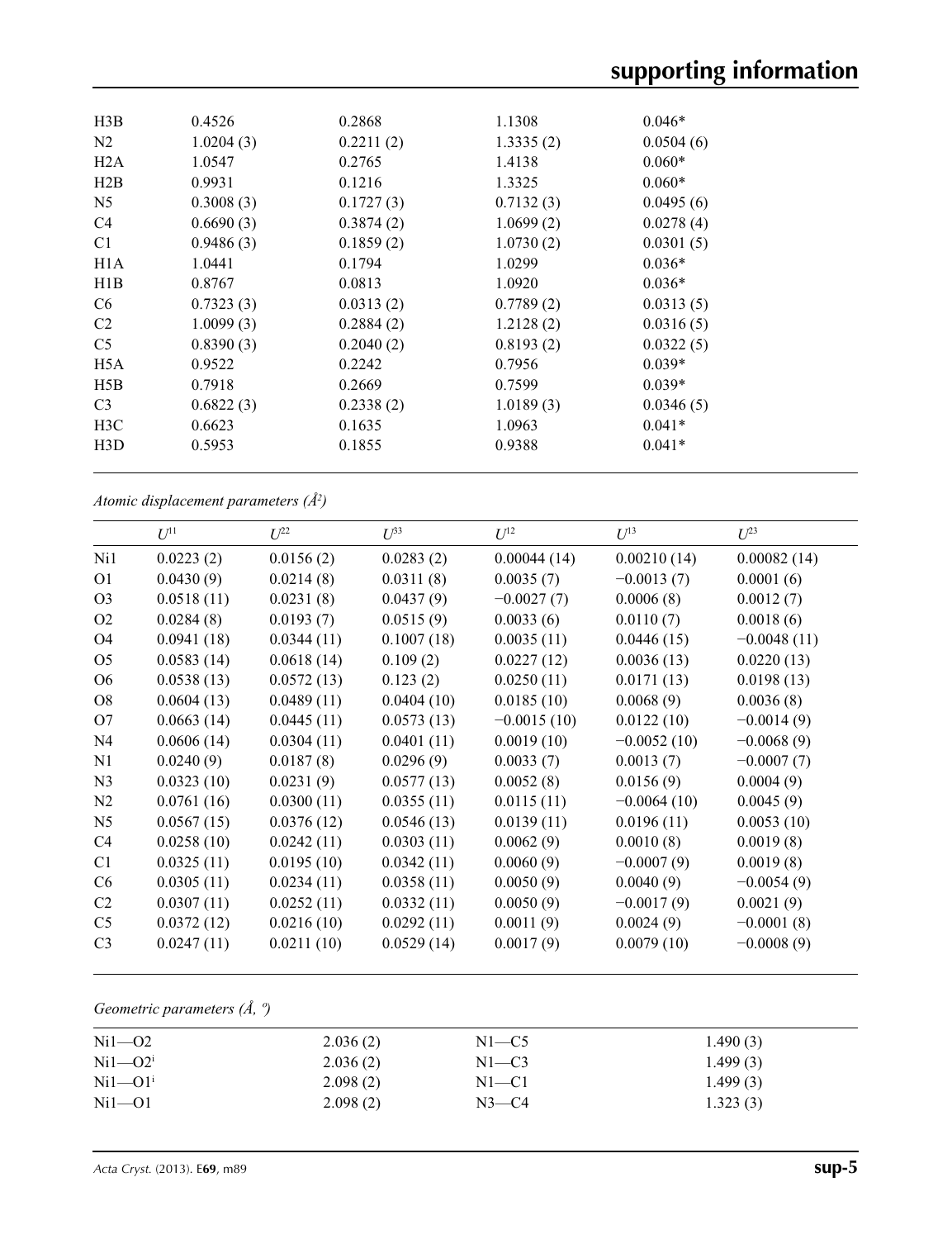| $Ni1 - N1$                     | 2.131(2)   | $N3$ —H $3A$     | 0.8600                  |
|--------------------------------|------------|------------------|-------------------------|
| $Ni1 - N1i$                    | 2.131(2)   | $N3$ —H $3B$     | 0.8600                  |
| $O1 - C2$                      | 1.270(3)   | $N2-C2$          | 1.311(3)                |
| $O3-C6$                        | 1.244(3)   | $N2-H2A$         | 0.8600                  |
| $O2 - C4$                      | 1.259(3)   | $N2 - H2B$       | 0.8600                  |
| $O4 - N5$                      | 1.262(3)   | $C4 - C3$        | 1.530(3)                |
| $O5 - N5$                      | 1.239(3)   | $C1-C2$          | 1.525(3)                |
| $O6 - N5$                      | 1.256(3)   | $Cl-H1A$         | 0.9700                  |
| $O8 - H8A$                     | 0.856(17)  | $Cl$ -H1B        | 0.9700                  |
| $O8 - H8B$                     | 0.859(17)  | $C6-C5$          | 1.537(3)                |
| $O7 - H7A$                     | 0.868(18)  | $C5 - H5A$       | 0.9700                  |
| $O7 - H7B$                     | 0.866(18)  | $C5 - H5B$       | 0.9700                  |
| $N4 - C6$                      | 1.335(3)   | $C3 - H3C$       | 0.9700                  |
| $N4 - H4A$                     | 0.8600     | $C3 - H3D$       | 0.9700                  |
| $N4 - H4B$                     |            |                  |                         |
|                                | 0.8600     |                  |                         |
| $O2 - Ni1 - O2i$               | 180.0      | $C2 - N2 - H2B$  | 120.0                   |
| $O2 - Ni1 - O1$ <sup>i</sup>   | 92.01(7)   | $H2A - N2 - H2B$ | 120.0                   |
| $O2^{i}$ -Ni1- $O1^{i}$        | 87.99(7)   | $O5 - N5 - O6$   | 119.8(2)                |
| $O2 - Ni1 - O1$                | 87.99(7)   | $O5 - N5 - O4$   | 121.1(3)                |
| $O2^i$ -Ni1- $O1$              | 92.01(7)   | $O6 - N5 - O4$   | 119.1(3)                |
| $O1^{i}$ -Ni1- $O1$            | 180.000(1) | $O2 - C4 - N3$   | 122.14 (19)             |
| $O2 - Ni1 - N1$                | 83.50 (8)  | $O2 - C4 - C3$   | 121.45 (19)             |
| $O2^i$ -Ni1-N1                 | 96.50(7)   | $N3-C4-C3$       | 116.40(18)              |
| $O1^{i}$ -Ni $1$ -N1           | 99.63(7)   | $N1-C1-C2$       | 108.21(17)              |
| $O1 - Ni1 - N1$                | 80.37(7)   | $N1-C1-H1A$      | 110.1                   |
| $O2 - Ni1 - N1$ <sup>i</sup>   | 96.50(7)   | $C2-C1-H1A$      | 110.1                   |
| $O2^{i}$ -Ni1--N1 <sup>i</sup> | 83.50 (8)  | $N1-C1-H1B$      | 110.1                   |
| $O1^{i}$ -Ni $1$ -N $1^{i}$    | 80.37(7)   | $C2-C1-H1B$      | 110.1                   |
| $O1 - Ni1 - N1$ <sup>i</sup>   | 99.63 (7)  | $H1A - C1 - H1B$ | 108.4                   |
| $N1 - N11 - N1$ <sup>i</sup>   | 180.0      | $O3-C6-N4$       | 123.8(2)                |
| $C2 - 01 - Ni1$                | 112.16(13) | $O3-C6-C5$       |                         |
| $C4 - O2 - N11$                | 114.27(14) | $N4-C6-C5$       | 121.5(2)                |
|                                |            | $O1 - C2 - N2$   | 114.6(2)                |
| H8A-O8-H8B<br>$H7A - O7 - H7B$ | 109(2)     | $O1 - C2 - C1$   | 122.5(2)<br>119.24 (18) |
|                                | 107(2)     |                  |                         |
| $C6 - N4 - H4A$                | 120.0      | $N2 - C2 - C1$   | 118.3(2)                |
| $C6 - N4 - H4B$                | 120.0      | $N1-C5-C6$       | 115.90(17)              |
| H4A-N4-H4B                     | 120.0      | $N1-C5-H5A$      | 108.3                   |
| $C5 - N1 - C3$                 | 112.27(17) | $C6-C5-H5A$      | 108.3                   |
| $C5-M1-C1$                     | 112.83(17) | $N1-C5-H5B$      | 108.3                   |
| $C3-M1-C1$                     | 111.36(17) | $C6-C5-H5B$      | 108.3                   |
| $C5 - N1 - N11$                | 108.65(12) | $H5A - C5 - H5B$ | 107.4                   |
| $C3-M1-Mi1$                    | 107.87(12) | $N1-C3-C4$       | 112.21(16)              |
| $Cl-M1-Ni1$                    | 103.32(13) | $N1-C3-H3C$      | 109.2                   |
| $C4 - N3 - H3A$                | 120.0      | С4-С3-Н3С        | 109.2                   |
| $C4 - N3 - H3B$                | 120.0      | $N1-C3-H3D$      | 109.2                   |
| $H3A - N3 - H3B$               | 120.0      | $C4-C3-H3D$      | 109.2                   |
| $C2 - N2 - H2A$                | 120.0      | $H3C-C3-H3D$     | 107.9                   |